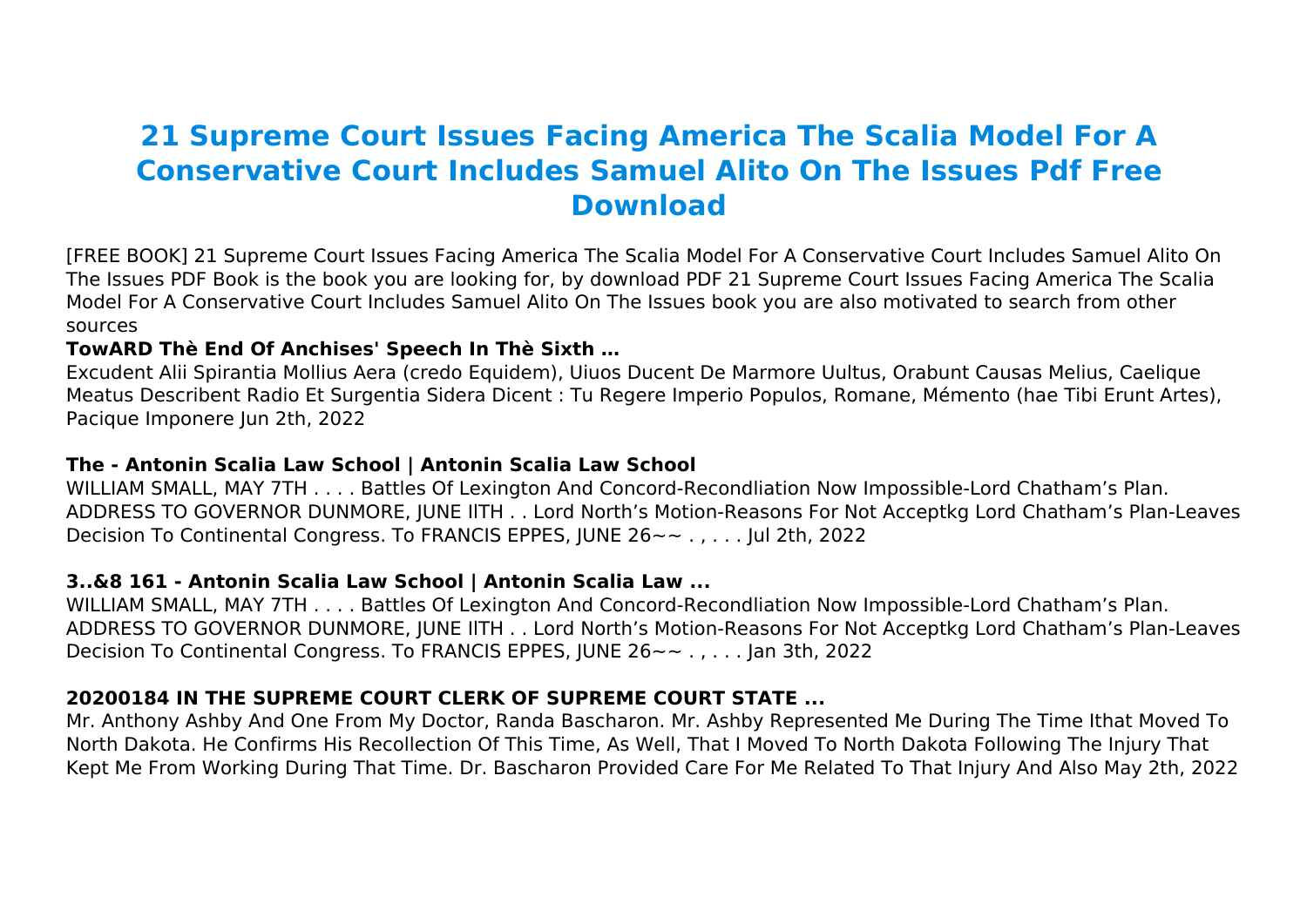# **SUPREME COURT NO. IN THE SUPREME COURT OF THE STATE OF ...**

Under California Rules Of Court, Rule 8.504(b)(2), The Petition Should State, As To Each Issue Outlined In The "Issues Presented" Section, Why The Case Is Within The Criteria Of Rule 8.500(b). For Example: • If There Is A Conflict Between Decisions Of The Courts Of Appeal, The Need Feb 1th, 2022

#### **10 By Clerk Of Supreme Court IN THE SUPREME COURT STATE OF ...**

Ariston Edward Johnson (argued) And David Del Schweigert (on Brief), P.O. ... Was "extremely Successful," And Resulted In 1,200 More People At The Mall Than On A Comparable Day In 2000. The 2001 Exhibition Was On A Parking Lot On The ... Including The Likelihood Of Injury To Another, The Seriousness Of Injury, And The Burden Of Avoiding The ... Feb 1th, 2022

# **02 By Clerk Of Supreme Court IN THE SUPREME COURT STATE …**

Trial Court Awarded Kerry \$5000 For Litigation Costs. [¶12] When Dividing The Marital Estate, One Factor, Of Many, Under The Ruff-F Jan 5th, 2022

# **THE SUPREME COURT MAIN BUILDING. The Supreme Court …**

(seated, L-r) Justices Antonio T. Carpio, Consuelo Ynares-Santiago, Reynato S. Puno, Leonardo A. Quisumbing, ... Spanish Chief Justice Francisco Jose Hernando Santiago And Chief Justice Panganiban Sign A Cooperation Agreemen Jan 4th, 2022

# **00 By Clerk Of Supreme Court IN THE SUPREME COURT STATE …**

Not Respond To The Letter Or Pay The Invoice. [¶11] On May 20, 1998, Wachter Was Served By Certified Mail With A Notice Of Intention To Claim A Mechanic's Lien. However, Wachter Refused The Certified Mail, And On June 9, 1998, Gratech Filed A Jun 2th, 2022

# **In The Supreme Court Of Virginia Held At The Supreme Court ...**

To Va. Code § 17.1-330, The Chief Justice Issued An Order Declaring A Judicial Emergency For All ... 2020, Courts May Resume Hearing All Unlawful Detainer Actions And Issuing Writs Of Eviction. Commercial Unlawful Detainer Actions And Writs Of Eviction Were ... Without Help, Or Have Other Medical Issues That Make Wearing A Face Mask Unsafe, Or ... Jun 3th, 2022

# **Arkansas Supreme Court Project Arkansas Supreme Court ...**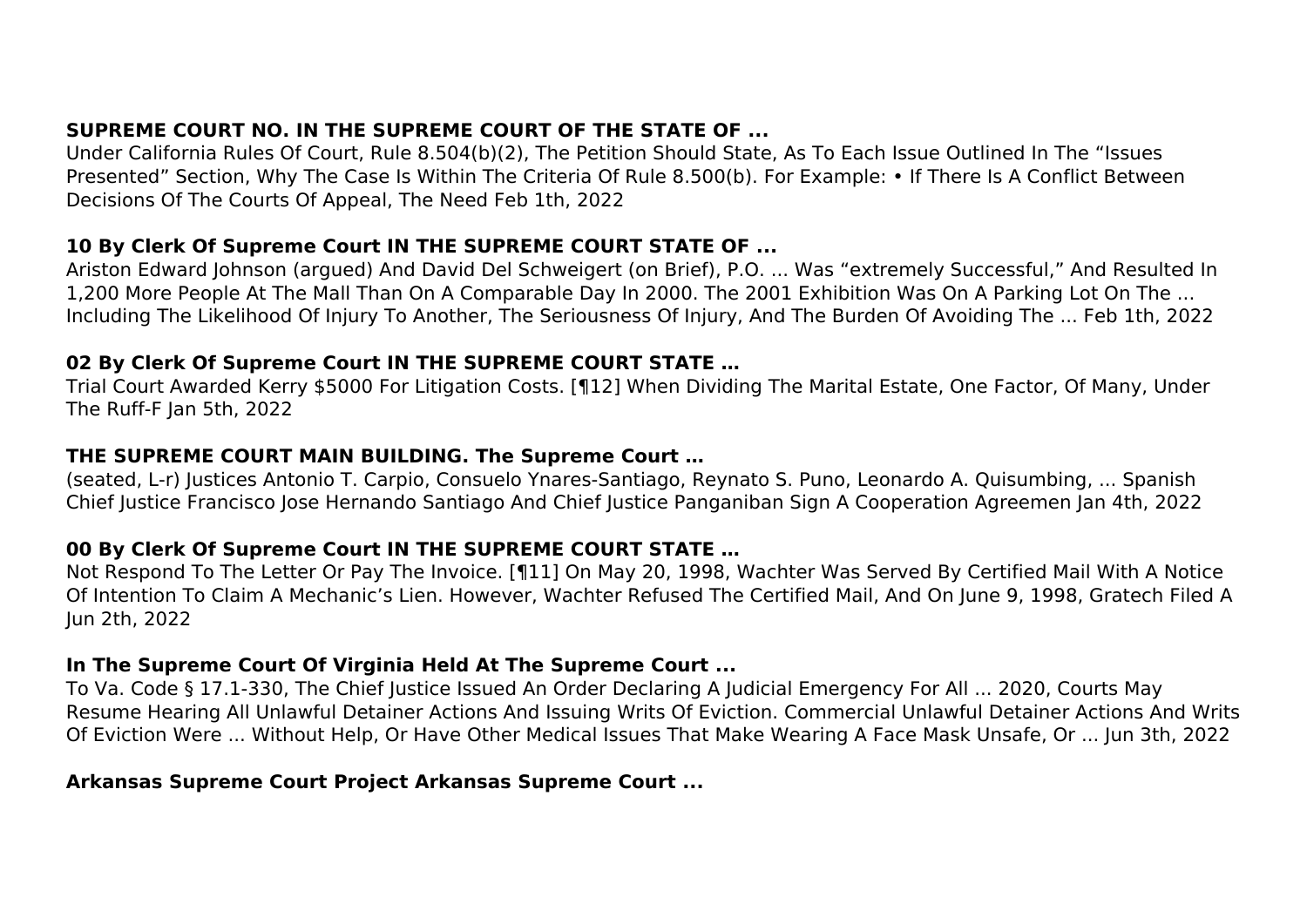Decided That We Were Going To Burn The Christmas Tree We Had In Our Playhouse, And He Chose To Burn The Tree In The Mayor's Barn, Which Was An Open Place Where Hay Was Stored, An Open, Slatted Barn. I Was His Assistant. There Was No Hay In It At The Time, But There Were Burlap Bags. It Had Jun 3th, 2022

# **10 By Clerk Of Supreme Court IN THE SUPREME COURT …**

Filed 3/24/10 By Clerk Of Supreme Court IN THE SUPREME COURT STATE OF NORTH DAKOTA 2010 ND 51 Shirley Mertz, Plaintiff And Appellant V. 999 Quebec, Inc. (f/k/a International Boiler Works Jan 1th, 2022

#### **09 By Clerk Of Supreme Court IN THE SUPREME COURT STATE …**

Manufacturers, Sellers, And Distributors Of Asbestos-containing Products, Claiming They Became Ill Or Disabled After Being Exposed To Those Products. The Defendants Are Residents Of Or Do Business Within North Dakota. The Fifteen Plaintiffs Involved In This Appeal Are Residents Jul 1th, 2022

#### **11 By Clerk Of Supreme Court IN THE SUPREME COURT STATE …**

Brought Actions In District Court Against Manufacturers, Sellers, And Distributors Of Asbestos-containing Products, Claiming They Were Injured By Exposure To Those Products. All Of The Plaintiffs Involved In This Appeal Are Residents Of States Other Than North Dakota And Do Not Mar 6th, 2022

# **15 By Clerk Of Supreme Court IN THE SUPREME COURT STATE …**

[¶7] In Cartier V. Northwestern Elec., Inc., 2010 ND 14, ¶ 16, 777 N.W.2d 866, This ... Id. One Of The Issues In His Motion For New Trial Was That She Waited Too Long To Bring Her Motion. Id. After The Husband's Motion Was Denied, He Appealed From The Jul 5th, 2022

# **IN THE SUPREME COURT OF IOWA SUPREME COURT NO. 18 …**

In The Supreme Court Of Iowa . Supreme Court No. 18-2039 (black Hawk County No. Lacv126365 Jan 6th, 2022

# **03 By Clerk Of Supreme Court IN THE SUPREME COURT STATE …**

Buy Three Grams Of Cocaine And An Undetermined Amount Of Lysergic Acid Diethylamide (LSD). The Confidential Informant Rode With A Deputy To Hammeren's House. Once Inside The House, Hammeren Told The Confidential Informant He Did Not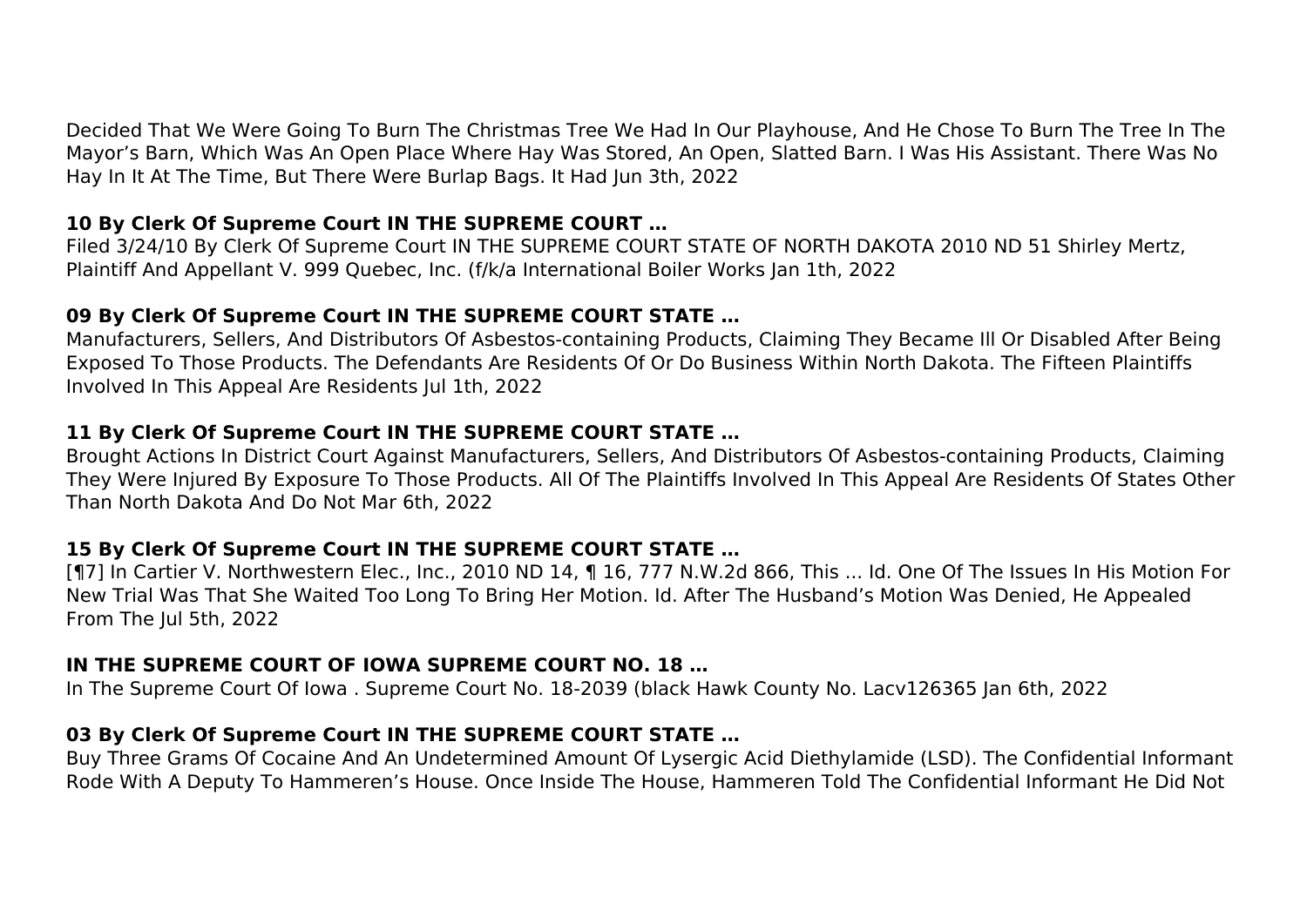Have Any Cocaine Left But Sold Him Fifteen "hits" Of LSD For \$150. A Petition Dated July 20, Jan 5th, 2022

# **04 By Clerk Of Supreme Court IN THE SUPREME COURT STATE …**

Intoxilyzer Test Does Not Begin Until After The S-D2 Test Has Been Administered. The Court Explained That Because Each Test Has Its Own Approved Method With Different Waiting Periods And Different Purposes, The Waiting Period From The S-D2 Test Cannot Be Tacked On To The Waiting Period For The Intoxilyzer Test. The Department Appealed Feb 1th, 2022

# **99 By Clerk Of Supreme Court IN THE SUPREME COURT STATE …**

Or Dale Retired. The Court Still Does Not Believe That Permanent Spousal Support Is In Order. However, Gaye Points Out That Dale Could "retire" And Continue To Earn An Income Close To What He Earned While Working. The Reason The Court Used A Benchmark Such As Retirement Was That Usually One's Income Decreases At That Time. Feb 2th, 2022

# **05 By Clerk Of Supreme Court IN THE SUPREME COURT STATE …**

Hartford Steam Boiler Inspection And Insurance Company, Third-Party Defendant, Crossclaimant, And Appellee ... Fargo, N.D. 58107-1389, For Third-party Defendant, Crossclaimant, And ... There Is No Room For Construction. "If Coverage Hinges On An Undefined Term, We Apply The Plain, Ordinary Meaning Of The Term In ... Mar 6th, 2022

# **07 By Clerk Of Supreme Court IN THE SUPREME COURT STATE …**

For Substandard Performance Of Duty, In Accordance With AFI 36-3209, Chapter 2, Para 2.34 And Non-availability Of Paid Status Space, In Accordance With AFI 36-3209, Chapter 2, Para 2.25.8. Copies Of The Documents To Be Forwarded To The Separation Authority, The Adjutant General, To Support This Recommendation Are Attached. 2. Jul 3th, 2022

# **IN THE SUPREME COURT OF FLORIDA Supreme Court …**

PROGRESSIVE EXPRESS INSURANCE COMPANY, Respondent. ON DISCRETIONARY REVIEW FROM THE THIRD DISTRICT COURT OF APPEAL, STATE OF FLORIDA PETITIONERS' INITIAL BRIEF ON THE MERITS Robert C. Tilghman, PA One Biscayne Tower 2 South Biscayne Blvd. Suite 2670 Miami, Flor Feb 4th, 2022

# **IN THE MISSOURI SUPREME COURT SUPREME COURT No. …**

4. The Court Denied The Motion, L.F. 74. 5. The Parties Conducted Discovery Including Depositions. 6. Roeder Filed A Second